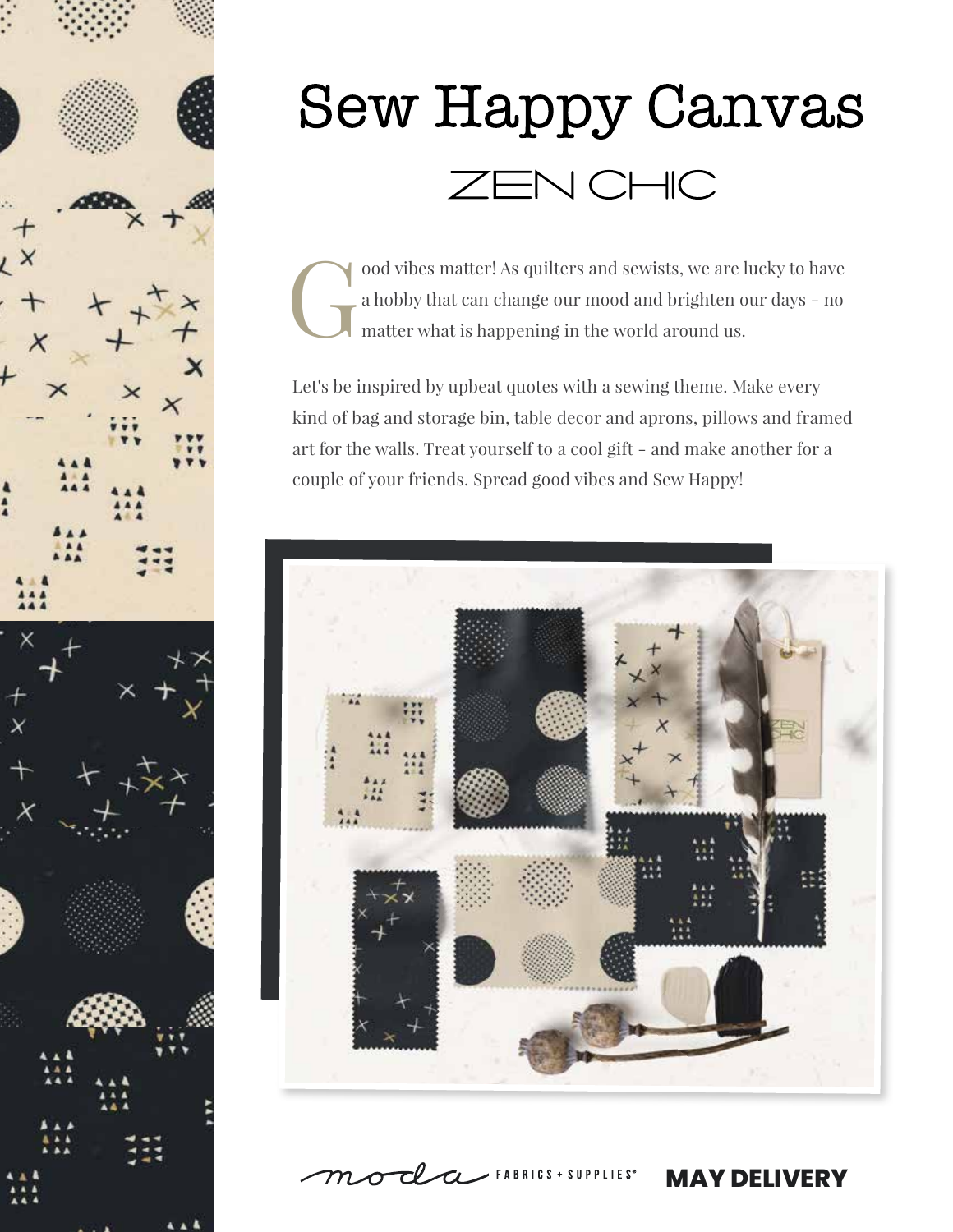### **Sew Happy Canvas ZEN CHIC**



### Buttercup Case

ZC BCBP Buttercup Case 16" x 10" x 6"

The roomy oval case provides enough space to neatly store fat quarter packages and sewing accessories. It is also the perfect protection to keep a quilt dust free or wrap it as a gift.





## PHD Project Bag

ZC PHBP PHD Project Bag 33" x 33"

The clear vinyl lets you see at a glance how far you are with your project. Sew a whole bunch of project bags and organize your WIPS smartly.

### Carry A Smile Bag

ZC CABP Carry A Smile Bag 20" x 14" x 9"

This roomy carry-all bag is the perfect companion for your quilting group. You can store cutting mats, rulers and notions in it or use it for your market groceries or on a beach day.

**Click Here To Shop This Collection**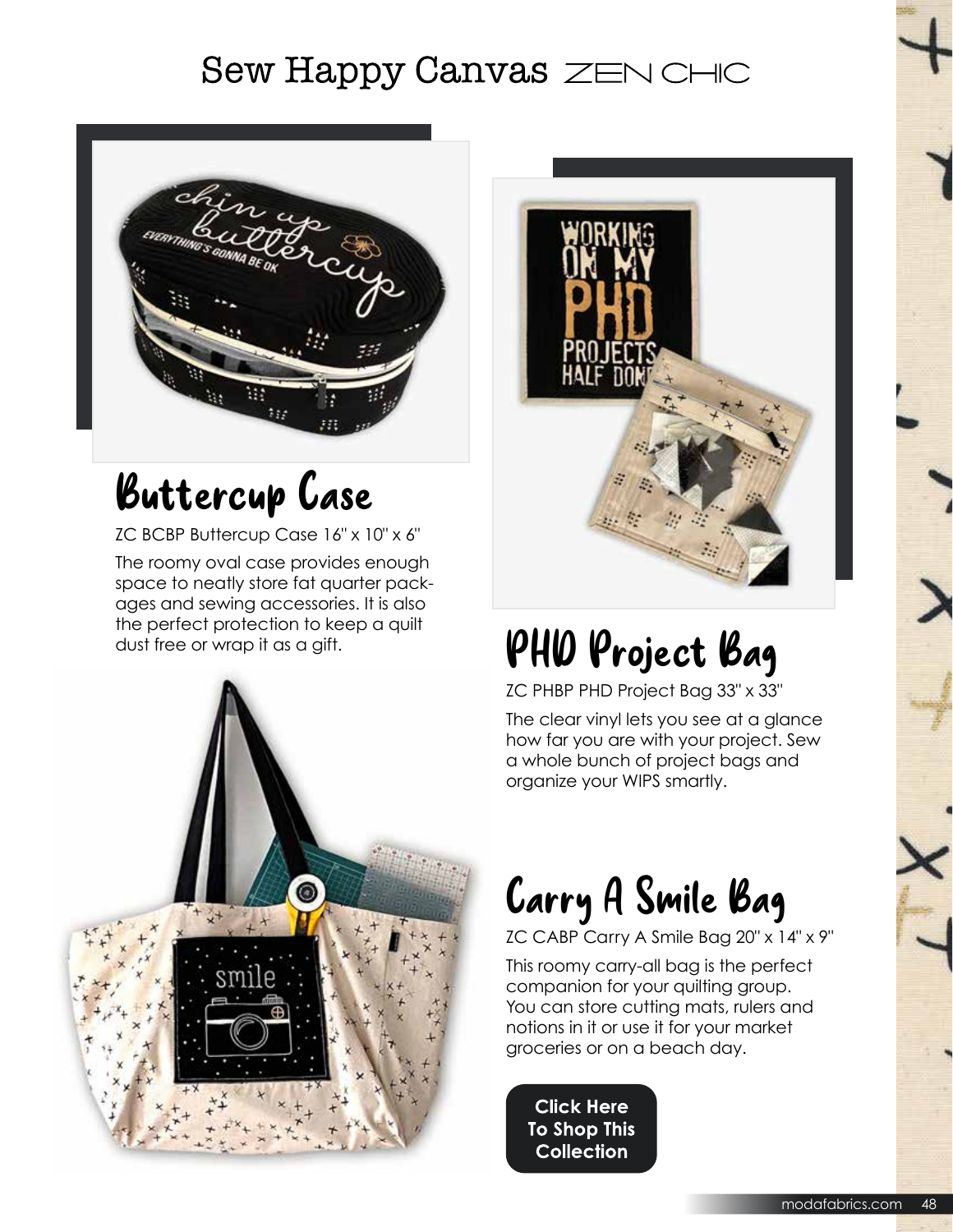#### Sew Happy Canvas ZEN CHIC



<u>cl</u>  $\sim$  FABRICS + SUPPLIES<sup>®</sup>  $\overline{\mathcal{L}}$ **MAY DELIVERY**  ${\cal m}$  $\bm{\sigma}$